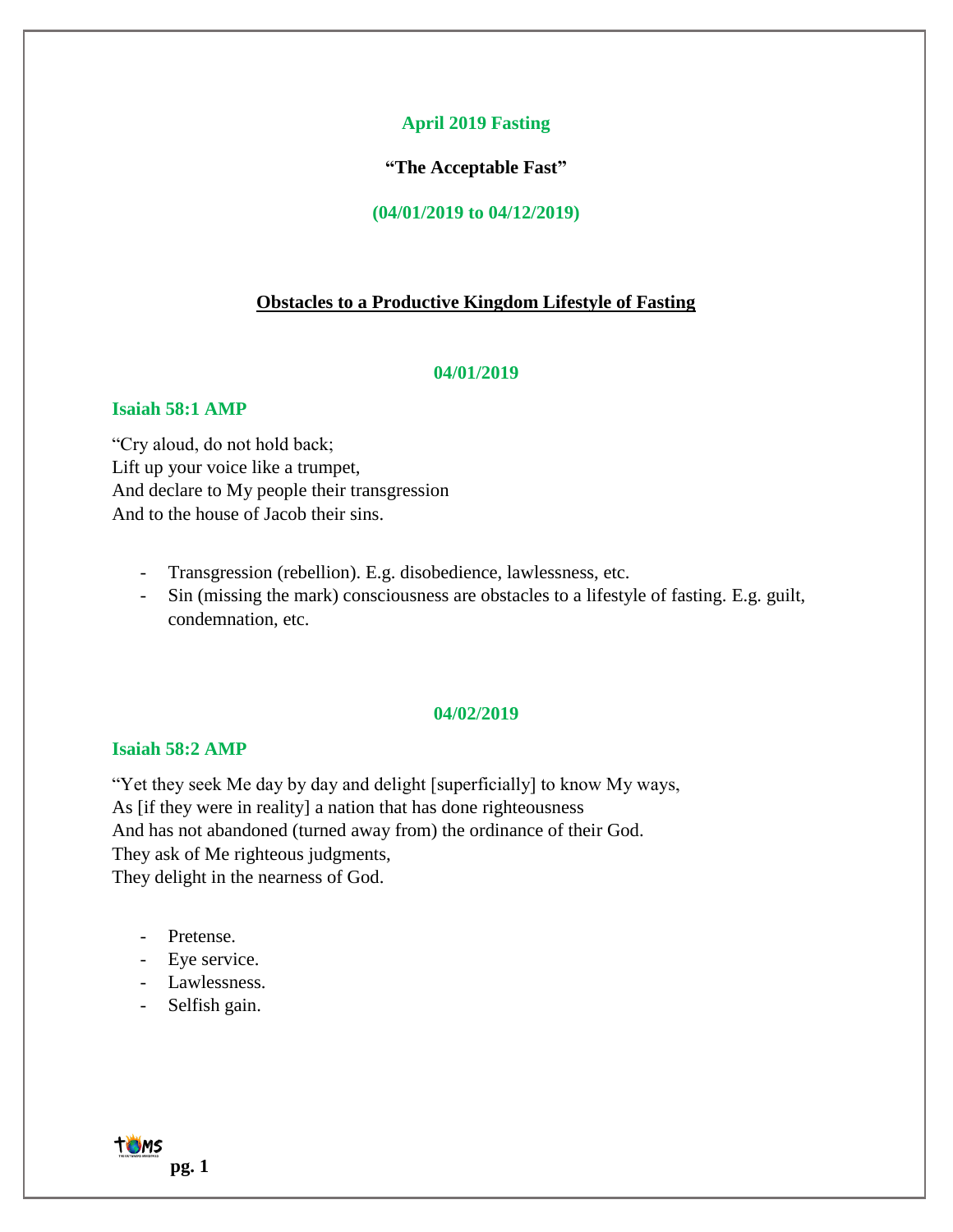#### **04/03/2019**

### **Isaiah 58:3 AMP**

'Why have we fasted,' *they say*, 'and You do not see it?

Why have we humbled ourselves and You do not notice?'

Hear this [O Israel], on the day of your fast [when you should be grieving for your sins] you find *something you* desire [to do],

And you force your hired servants to work [instead of stopping all work, as the law teaches].

- Lack of understanding of who the Lord is (as one who sees, who hears and who knows).
- Regard fasting as a duty versus a lifestyle.
- False humility (true humility is submitting to the counsel and ways of God).
- Selfishness (fleshly/carnal/unpleasing to the Lord instead of faithful).
- Abuse (abnormal use of people and resources).

# **04/04/2019**

# **Isaiah 58:4 The Voice**

Your *kind of* fasting *is pointless, for it* only leads to *bitter* quarrels, contentious *backbiting,* and vicious fighting. You are not fasting today because you want Me to hear your voice.

- Unguided by the Spirit of God.
- Bitter quarrels.
- Contentious backbiting*.*
- Vicious fighting.

### **04/05/2019**

# **Isaiah 58:5 AMP**

"Is a fast such as this what I have chosen, a day for a man to humble himself [with sorrow in his soul]? Is it *only* to bow down his head like a reed And to make sackcloth and ashes as a bed [pretending to have a repentant heart]? Do you call this a fast and a day pleasing to the LORD?

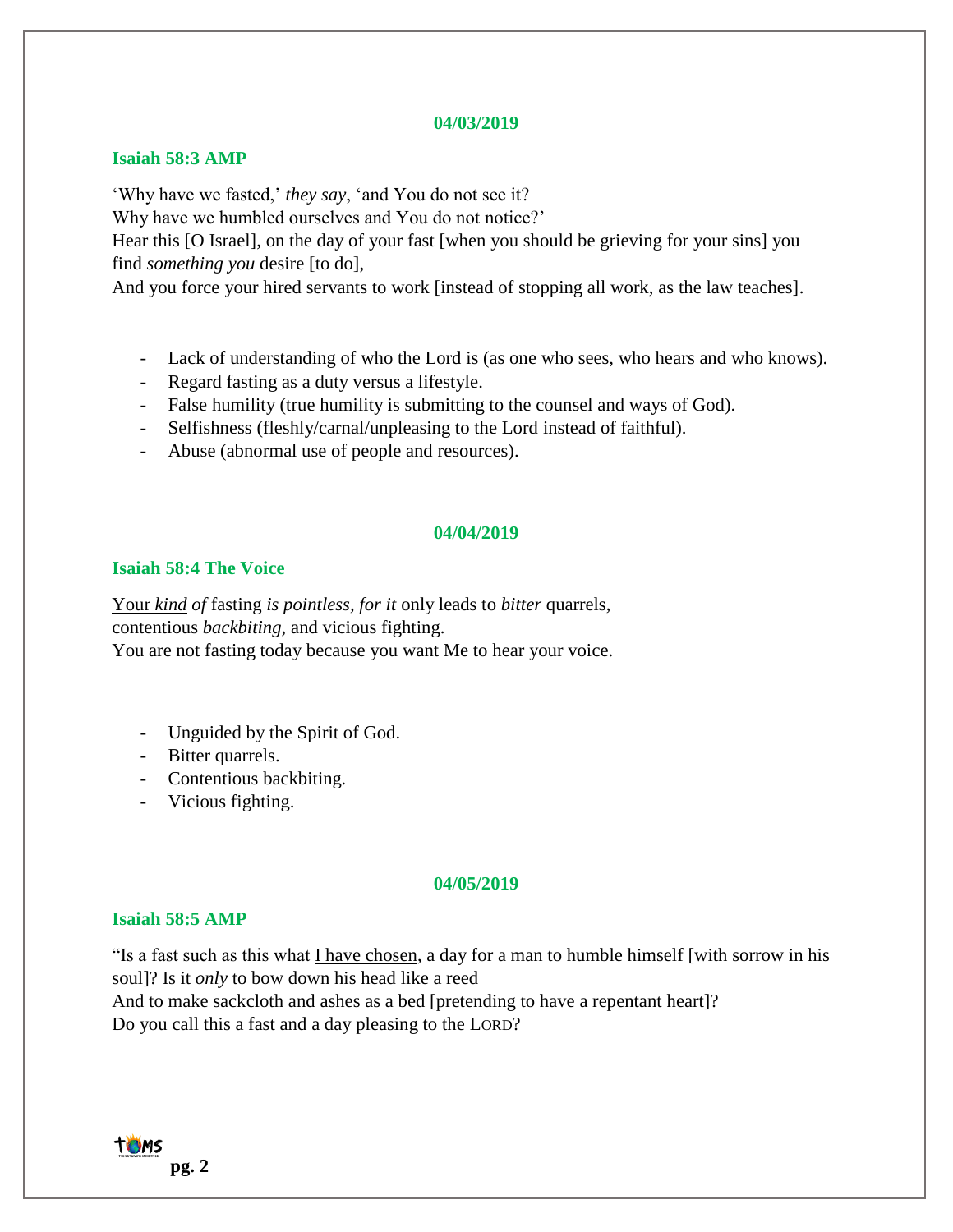Religion (carried out man's way/ideas and the appearance thereof) e.g. putting on a sad appearance, shabbily dressed, false humility, etc. such that it is evident that one is fasting. Pretense, etc.

# **INSTEAD OF**

Kingdom (by faith, spirit led and not seeking man's approval, keeping the lifestyle sacred and secret, pleasing the Lord in the process, desiring nothing but His goodwill in the process.)

# **The Acceptable Fast by the Lord.**

**04/06/2019**

### **Isaiah 58:6 The Voice**

No, what I want in a fast is this:

- to liberate those tied down and held back by injustice,
- to lighten the load of those heavily burdened,
- to free the oppressed and shatter every type of oppression.

# **Isaiah 58:6 KJV**

Is not this the fast that I have chosen? t**o loose the bands of wickedness, to undo the heavy burdens, and to let the oppressed go free, and that ye break every yoke?**

- ➢ **To loose the bands of wickedness**
- To loose: Hebrew "pathach" let go free, to set forth, put off, unstop, have vent, etc.
- The bands: Hebrew "chartsubbah" a fetter; figuratively, a pain.
- Wickedness: Hebrew "Resha" wrong, wickedness, guilt.
- **On a day of fast, it is also required of us to let go pain, guilt, wickedness, wrong, etc. for ourselves and others.**

# ➢ **To undo the heavy burdens**

- To undo: Hebrew "nathar" – to loosen, set free, unbind

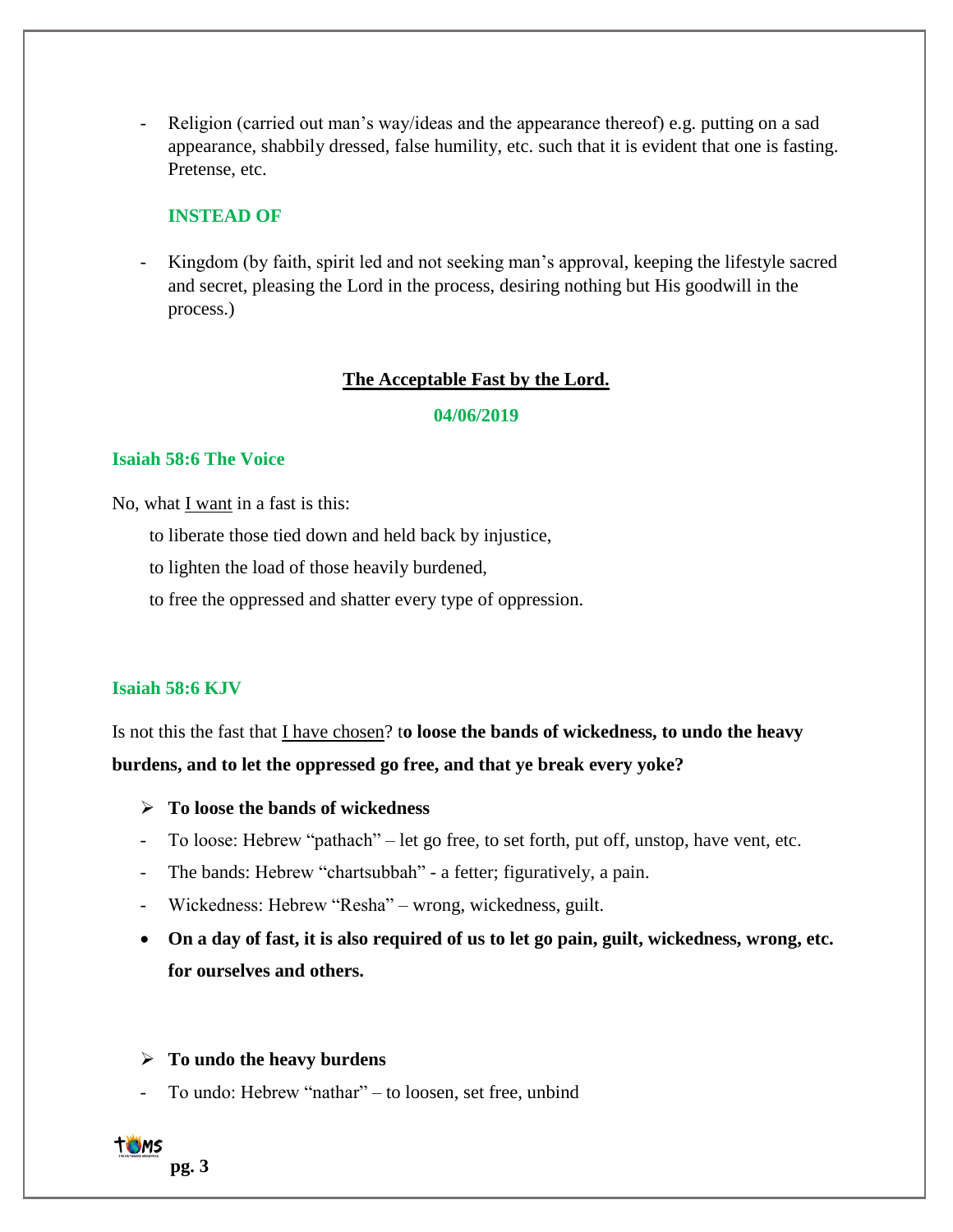- Heavy: Hebrew "mowtah" yoke, band, stave
- Burdens: Hebrew "aguddah" bunch, burden, troop, band, binding
- **Acknowledge that we have been set free (made free; Romans 8:2, 36) from every yoke binding us. In this context, a yoke will signify the burdensome yoke of selfrighteousness and legalistic law-keeping. These are burdensome and may eventually lead to oppression. We ought to undo these burdens.**

# ➢ **Let the oppressed go free, and that ye break every yoke**

- Let the oppressed go free: Hebrew "ratsats" oppressed, broken, bruised, crushed, discourage, struggle together.
- That ye break every yoke: Hebrew "nathaq" pull, tear, draw off, draw away, draw out, lift, etc.
- **On a day of fast, we should identify the "wounded" people around us and provide a form of freedom by lifting their burdens. E.g. give a word of encouragement to the oppressed, etc.**

# **04/07/2019**

### **Isaiah 58:7 The Voice**

A fast *for Me* involves sharing your food with people who have none, giving those who are homeless a space in your home,

Giving clothes to those who need them, and not neglecting your own family.

- Share your food, bread, meal on the day of your fast with those who do not have (hungry). The meal you would have eaten and more, deliberately give that meal to another or the finances needed to purchase your meal for that fast period.
- Providing shelter for those who do not have by housing them or providing what it takes to house another person or group of people.
- Clothe the naked.
- Attend to the needs of your own family members.

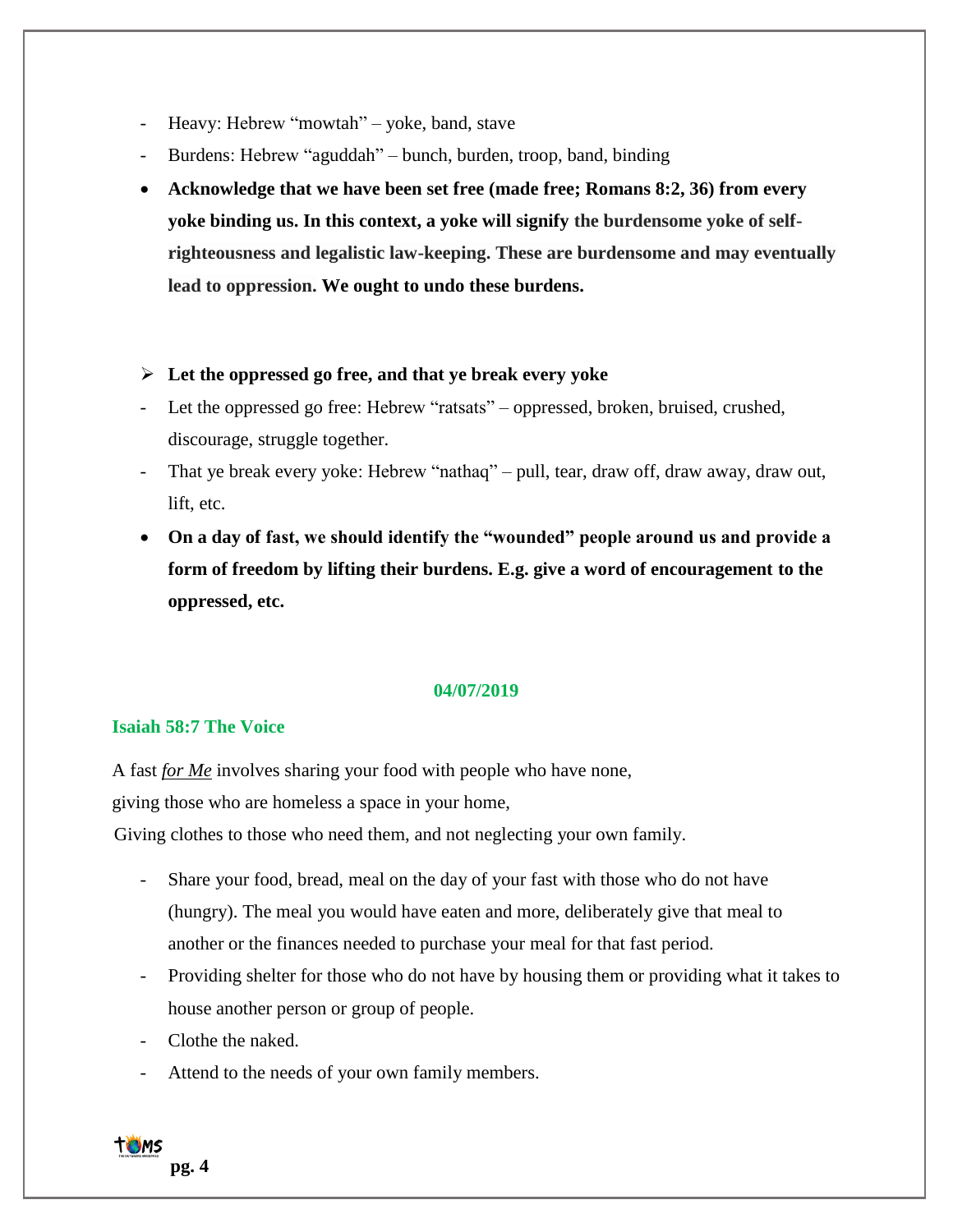• **Isaiah 58:7 is an exercise of our giving virtue. Part of fasting requires that we give and do so generously. The instructions from this verse are very specific. We are to "give" food, shelter, clothes to the "needy" not to those who already have. Also, to attend to the needs of our families. Therefore, it is not random, rather specific.**

# **Understand Each Promise and Declare the Promises over your Life**

#### **04/08/2019**

#### **Isaiah 58:8 NKJV**

Then your light shall break forth like the morning, Your healing shall spring forth **speedily**, And your righteousness shall go before you; The glory of the LORD shall be your rear guard.

### **Isaiah 58:8 GNT**

"Then my favor will shine on you like the morning sun, And your wounds will be quickly healed. I will always be with you to save you; my presence will protect you on every side.

# 1) Then your light shall *break forth* like the morning,

**Synonyms for light include**: Illumination, brightness, luminescence, luminosity, shining, gleaming, brilliance, radiance, luster, glowing, blaze, glare dazzle.

**What is typical about the dawn (morning)?**

-Is a time when the sun rises (brightness, radiance, etc., is experienced).

-It communicates hope and new opportunities

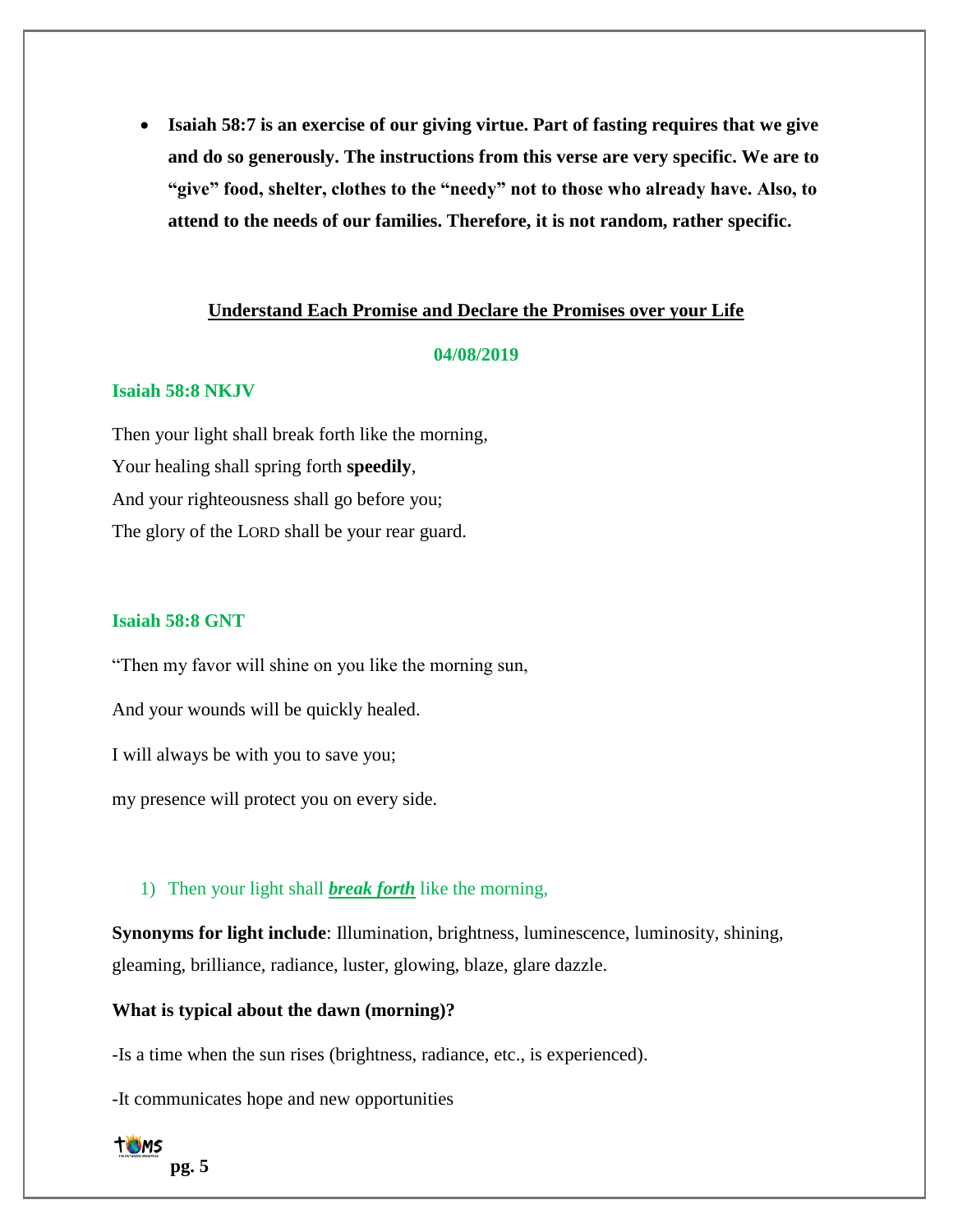-It is progressive not sudden

This portion of scripture speaks of a sudden experience of a new season in my life. A season of the Lord's favor. A sudden change in season will be my benefit when I fast the Lord's way.

2) Your healing shall spring forth *speedily*,

Our healing/restoration/health/recovery/repair will accelerate.

3) And your righteousness shall go *before you;*

Our right standing will begin speaking for us even before we arrive. Our season of reward is here and now.

4) The glory of the LORD shall be your *rear guard.*

The Lord's divine protection in my life is guaranteed.

# **Understand Each Promise and Declare the Promises over your Life**

### **04/09/2019**

### **Isaiah 58:9ab NKJV**

Then you shall call, and the LORD will answer; You shall cry, and He will say, 'Here I *am.*'

# **Isaiah 58:9ab GNT**

When you pray, I will answer you.

When you call to me, I will respond.

5) Then you shall call, and the LORD *will answer;*

Every barrier is taken off – people and self-imposed barriers that prevent me from receiving from God (Isaiah 58:1-5, 9cd-10ab)

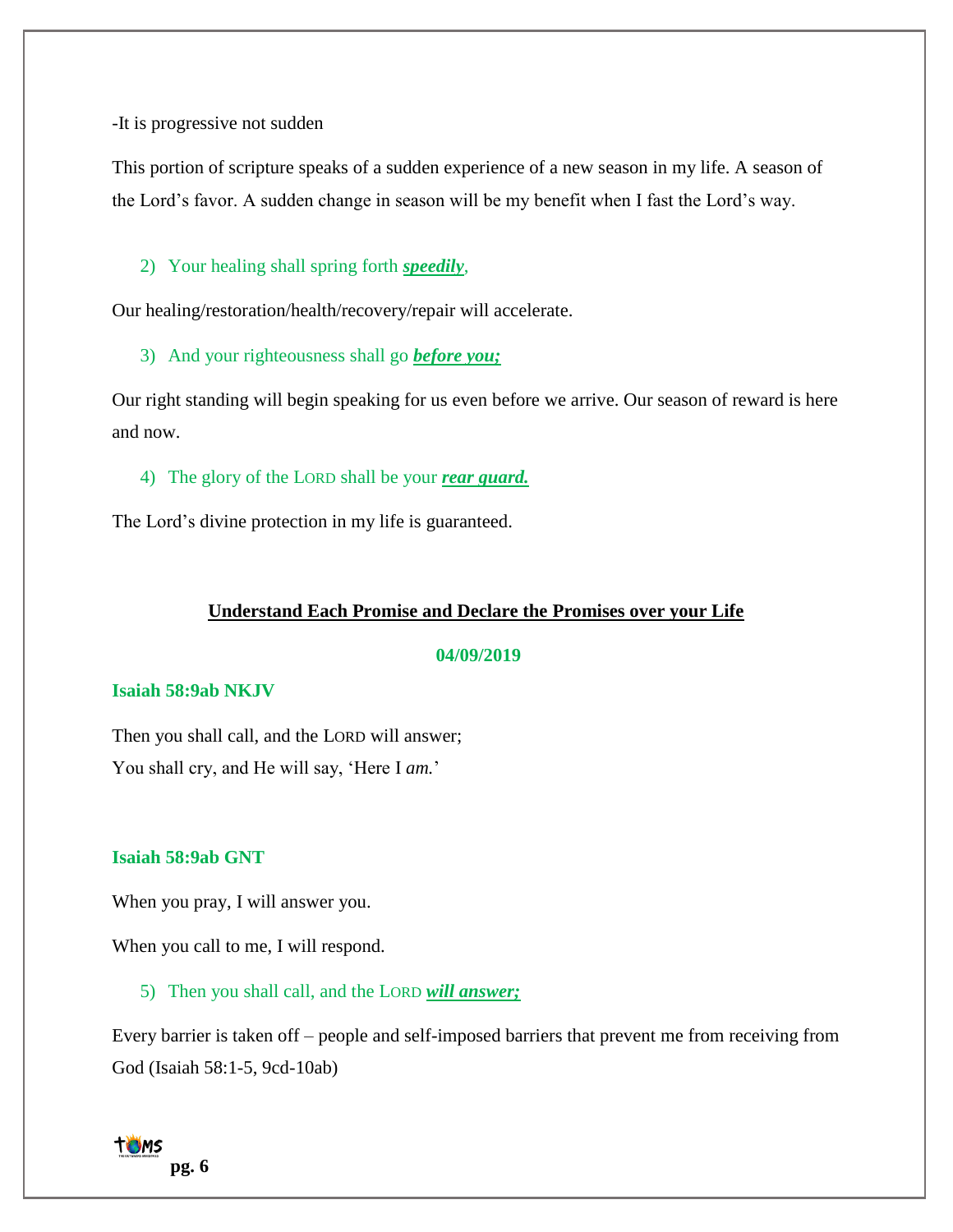6) You shall cry, and He will say, *'Here I am.'*

His tangible presence will be my daily bread. I will no longer feel that the Lord is distant from me, because He is never distant from me. His comfort will be real to me and I will enjoy His companionship.

#### **Understand Each Promise and Declare the Promises over your Life**

#### **04/10/2019**

# **Isaiah 58:10cd NIV**

then your light will rise in the darkness, and your night will become like the noonday.

7) then your light *will rise* in the darkness, Prominence. Significance. Recognition.

### 8) and your night will become like the *noonday.*

My days of mourning have ceased. It is a new dawn for me. My seasons have changed for the best. I am enjoying the Apex of brightness in every area of my life

#### **Understand Each Promise and Declare the Promises over your Life**

# **04/11/2019**

# **Isaiah 58:11 NIV**

The LORD will guide you always; he will satisfy your needs in a sun-scorched land and will strengthen your frame. You will be like a well-watered garden, like a spring whose waters never fail.

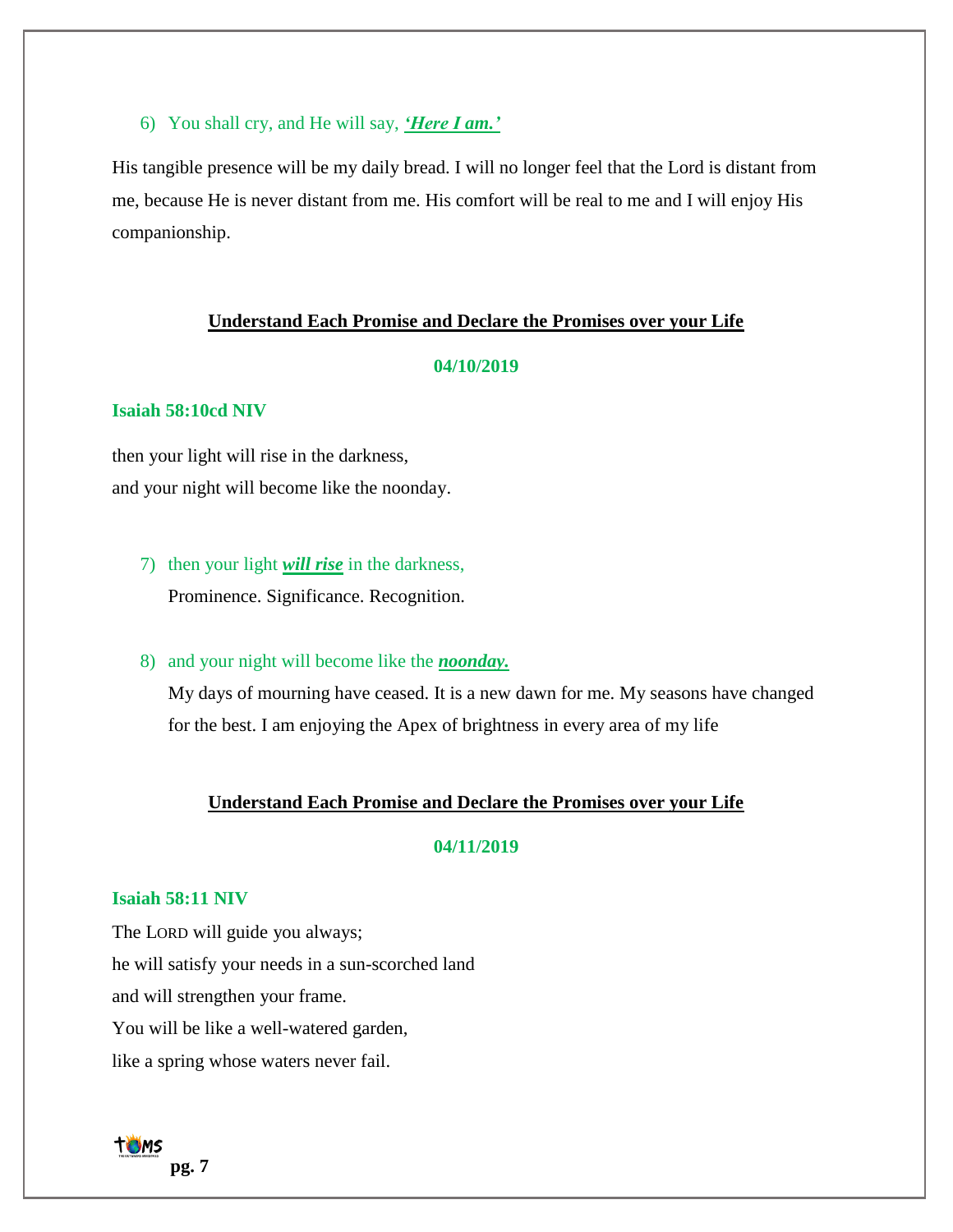- 9) The LORD will *guide* you *always;* Perpetual Divine Guidance.
- 10) he will *satisfy* your needs in a sun-scorched land Favor. Zero lack. Success amidst recession.
- 11) and will *strengthen* your frame. Invigorate. Sharpness. Energized.
- 12) You will be like a *well-watered* garden,

Flourish. Never lacking that which is needed for growth. Others will drink from me because I am well-watered, I have enough for me and to spare.

13) like a spring whose waters *never fail*.

I know my source (God) and my source never runs dry. More than enough and abounding supply from Him to me always.

# **Understand Each Promise and Declare the Promises over your Life**

# **04/12/2019**

#### **Isaiah 58:12 NIV**

Your people will rebuild the ancient ruins and will raise up the age-old foundations; you will be called Repairer of Broken Walls, Restorer of Streets with Dwellings.

14) Your people will *rebuild* the ancient ruins

Restoration. Opportunities.

15) and will *raise up* the age-old foundations;

Elevation.

16) you will be *called* Repairer of Broken Walls,

Name Change. Recognition.

17)*Restorer* of Streets with Dwellings.

Name Change. Recognition.